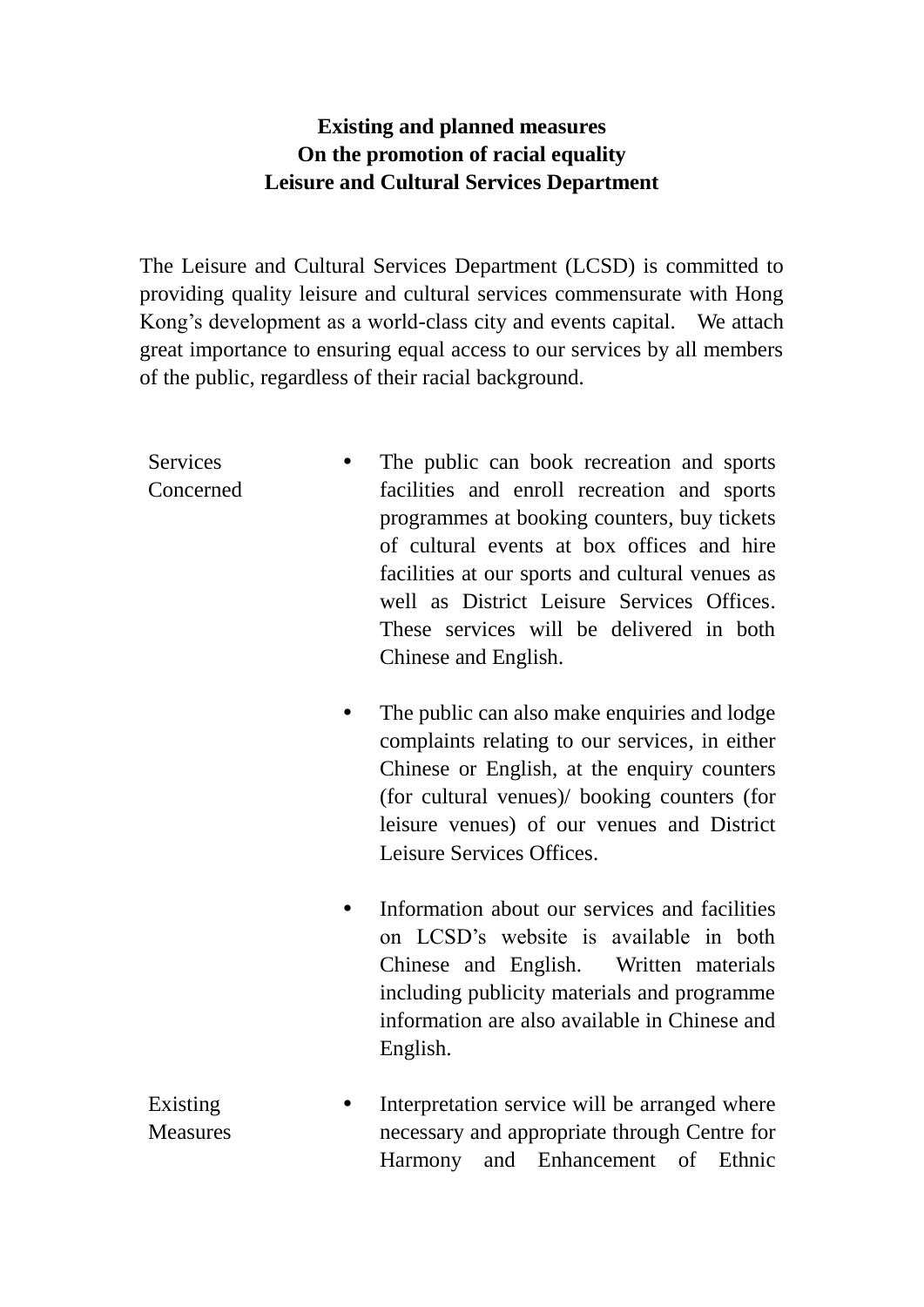Minority Residents (CHEER). CHEER provides telephone interpretation services in eight languages, namely Bahasa Indonesia, Hindi, Nepali, Punjabi, Urdu, Tagalog, Thai and Vietnamese.

- Notices have been put up at the enquiry counters (for cultural venues)/booking counters (for leisure venues) of our venues and District Leisure Services Offices to inform people of diverse race of the availability of language services. Communication aid such as language identification card is available to assist our staff in providing appropriate language service.
- Assessment of Future Work A template has been devised for frontline staff to record their experience and observations on our provision of language services for review and further enhancement.
	- Feedback/Suggestions from the public including people of diverse race will be recorded and considered to see if further enhancements can be made where necessary and appropriate.
- Additional **Measures** Taken/ to be Taken • Consideration is given to translate written materials of great public interest, as well as their e-versions, into other languages in addition to Chinese and English. LCSD has translated the water safety advice into seven languages, namely Hindi, Bahasa Indonesia, Nepali, Urdu, Tagalog, Thai and Vietnamese, which has been uploaded to the LCSD's website.